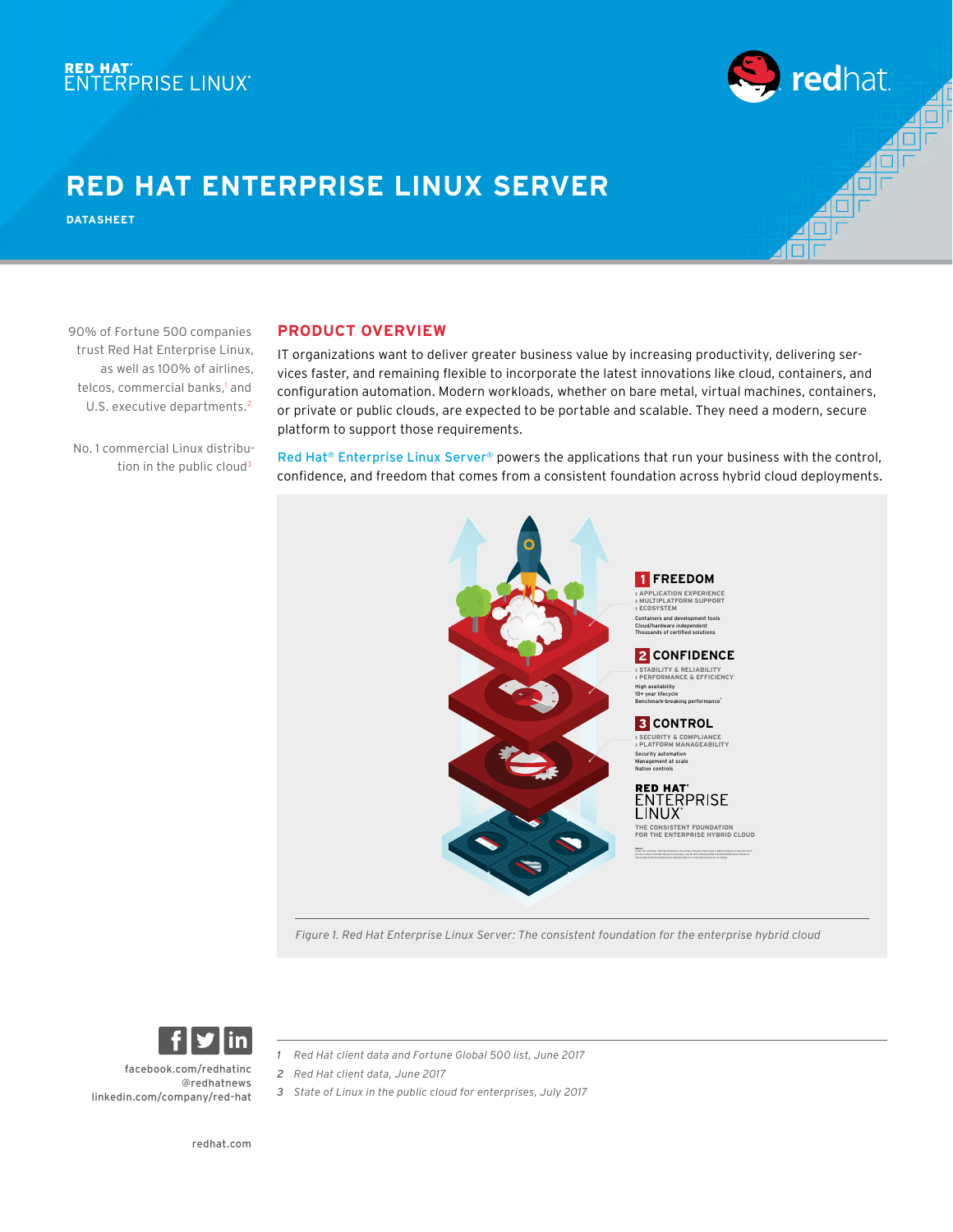

73% of critical issues were addressed next business day and 96% of critical issues addressed within one week by the Red Hat Product Security team.

Thousands of certified hardware, software, and cloud providers offer you unparalleled choice for your datacenter and cloud deployments.

### **FEATURES AND BENEFITS**

As the premier platform provider for enterprise workloads, Red Hat works side by side with engineers from major hardware vendors and cloud providers to make sure that the operating system takes full advantage of the latest innovations. This leadership with partners, as well as our influence and contributions to upstream communities, allows us to provide a stable, secure, and performancedriven foundation for the applications that run the business of today and tomorrow.

#### CONTROL

With Red Hat Enterprise Linux Server, you can focus on business growth instead of reacting to security vulnerabilities and costly management configuration mistakes with built-in security controls and scale-out manageability through interfaces familiar to both Linux and Windows administrators.

#### Security and compliance

Red Hat Enterprise Linux Server provides security technologies, certifications, and the ongoing support of the Product Security team to combat intrusions, protect your data, and meet regulatory compliance.

- Deliver resources with security using integrated control features, such as centralized identity management and Security-Enhanced Linux (SELinux) mandatory access controls (MAC) on a foundation that is Common Criteria and FIPS 140-2 certified, as well as the first Linux container framework support to be Common Criteria-certified (v7.1).4
- Automate regulatory compliance and security configuration remediation across your system and within containers with OpenSCAP, Red Hat's National Institute of Standards and Technology (NIST)-certified scanner that checks and remediates against vulnerabilities and configuration security baselines, including against National Checklist Program content for PCI-DSS, DISA STIG, and more. Additionally, centralize and scale out configuration remediation across your entire hybrid environment with the broader Red Hat management portfolio.
- Receive continuous vulnerability security updates from the Red Hat Product Security team quickly for all critical issues within a short time of becoming public knowledge.
- Gain peace of mind about your open source investment with the Red Hat supply chain that develops, curates, tests, and delivers certified, enterprise-ready infrastructure software and application platforms.

#### Platform manageability

As the consistent foundation across your hybrid datacenter, Red Hat Enterprise Linux Server's builtin manageability and integration with the broader Red Hat management and automation portfolio could help you realize up to 42% IT staff time savings and 74% less unplanned downtime compared to non-paid Linux infrastructure.<sup>5</sup>

*<sup>4</sup> Red Hat press release, "Red Hat Achieves Common Criteria Security Certification for Red Hat Enterprise Linux 7," October 2016. [https://www.redhat.com/en/about/press-releases/](https://www.redhat.com/en/about/press-releases/red-hat-achieves-common-criteria-security-certification-red-hat-enterprise-linux-7 ) [red-hat-achieves-common-criteria-security-certification-red-hat-enterprise-linux-7](https://www.redhat.com/en/about/press-releases/red-hat-achieves-common-criteria-security-certification-red-hat-enterprise-linux-7 )* 

*<sup>5</sup> IDC, "The value of standardizing on Red Hat infrastructure solutions," September 2016. [https://www.redhat.com/en/](https://www.redhat.com/en/resources/value-of-standardizing-red-hat-infrastructure-solutions) [resources/value-of-standardizing-red-hat-infrastructure-solutions](https://www.redhat.com/en/resources/value-of-standardizing-red-hat-infrastructure-solutions)*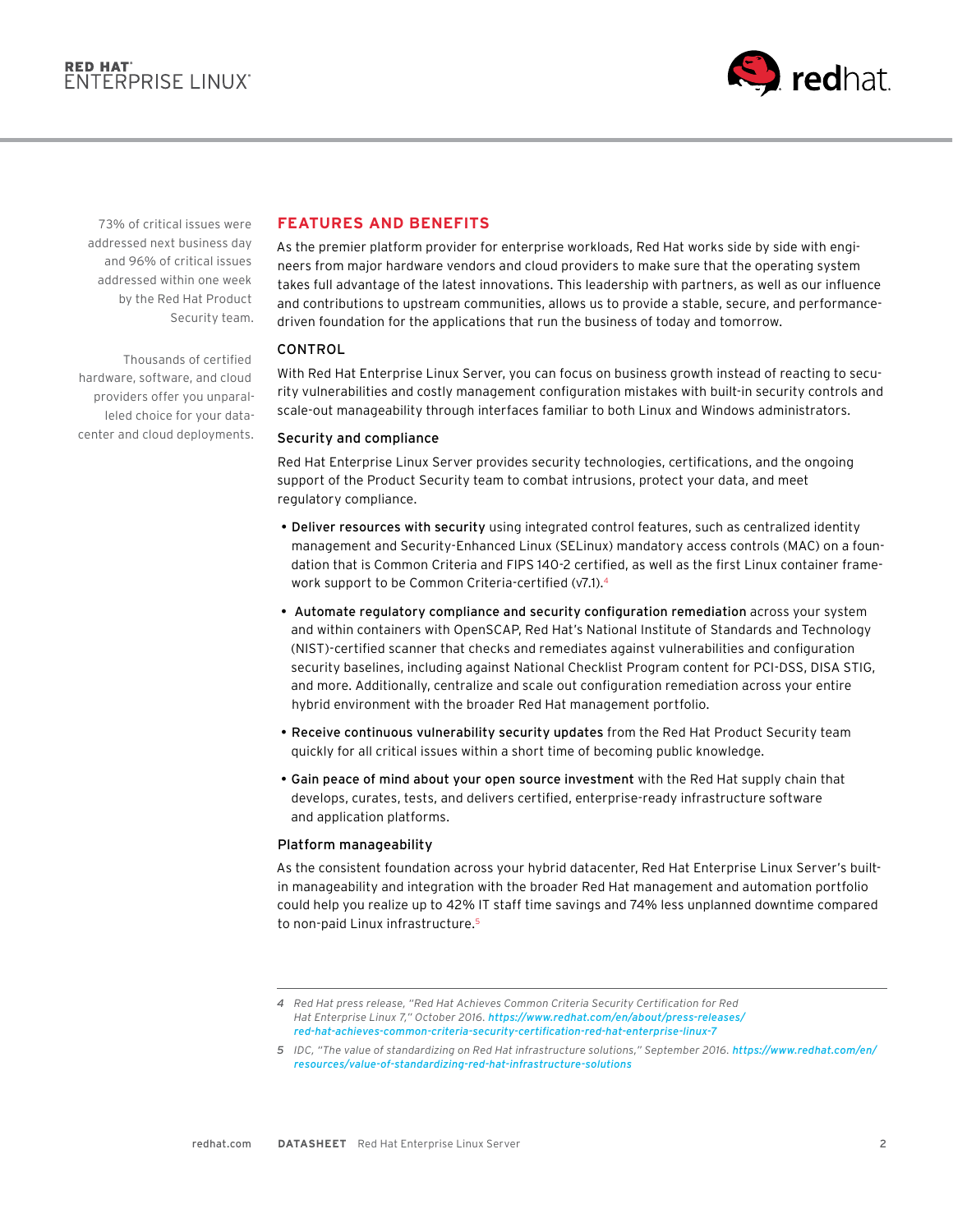## RED HAT'<br>ENTERPRISE LINUX'



10+ years of life-cycle support and a commitment to application stability with every minor release lets you plan, build, and operate—on your timeline.

- Speed image building, deployment, and patch management across the datacenter with built-in capabilities and enrich the experience with [Red Hat Satellite](http://www.redhat.com/en/technologies/management/satellite) for system life-cycle management, provisioning, and enhanced patching and subscription management.
- Manage individual systems from an easy-to-use web interface for ongoing management of storage, networking, containers, services, and more.
- Automate consistency and compliance across your heterogeneous Red Hat Enterprise Linux environment and reduce scripting rework with system roles, the native configuration management solution for [Red Hat Ansible® Automation](https://www.redhat.com/en/technologies/management/ansible?intcmp=701f2000001OEGhAAO).
- Minimize platform update efforts with in-place upgrades for Red Hat Enterprise Linux version 6 to version 7 without the hassle of a machine migration and application rebuild.
- Resolve technical issues before they impact business operations with the Red Hat Knowledgebase, and automate the identification and remediation of anomalies and their root causes with [Red Hat Insights](http://access.redhat.com/insights/info/) and [Red Hat Ansible Automation](http://www.redhat.com/en/technologies/management/ansible).

#### **CONFIDENCE**

Operate with the confidence that comes from running your critical revenue-generating workloads on a proven, reliable, and high-performance foundation.

#### STABILITY AND RELIABILITY

Hardened, tested, and predictable, Red Hat Enterprise Linux foundation gives you the confidence to run your critical applications.

- Achieve up to 99.999% uptime<sup>6</sup> with advanced hardware and cloud reliability, availability, and serviceability (RAS) and live kernel patching.
- Maintain your critical applications for 10 years or more with a subscription that offers you deployment choices of major, supported versions and a commitment to preserve application stability with each minor update.
- Improve system and storage availability with Red Hat Enterprise Linux High Availability Add-On for failover orchestration across your environment and Red Hat Enterprise Linux Resilient Storage Add-On for storage access over a network via shared storage or a clustered file system.
- Receive continued access and advocacy to innovation via the award-winning7 [Red Hat Customer](http://access.redhat.com)  [Portal](http://access.redhat.com), our expert support team, and within the global open source community.

#### PERFORMANCE AND EFFICIENCY

As a performance market leader, Red Hat Enterprise Linux is ready to run your toughest workloads across diverse areas like computational scalability, application performance, database throughput, and demanding storage requirements.

*<sup>6</sup> Red Hat Enterprise Linux features and benefits page. [https://www.redhat.com/en/technologies/linux-platforms/](https://www.redhat.com/en/technologies/linux-platforms/enterprise-linux/features) [enterprise-linux/features](https://www.redhat.com/en/technologies/linux-platforms/enterprise-linux/features)*

*<sup>7</sup> Red Hat has been recognized 7 years in a row as one of "The Year's Top Ten Best Web Support Sites" by The Association of Support Professionals. <https://www.redhat.com/en/services/support>*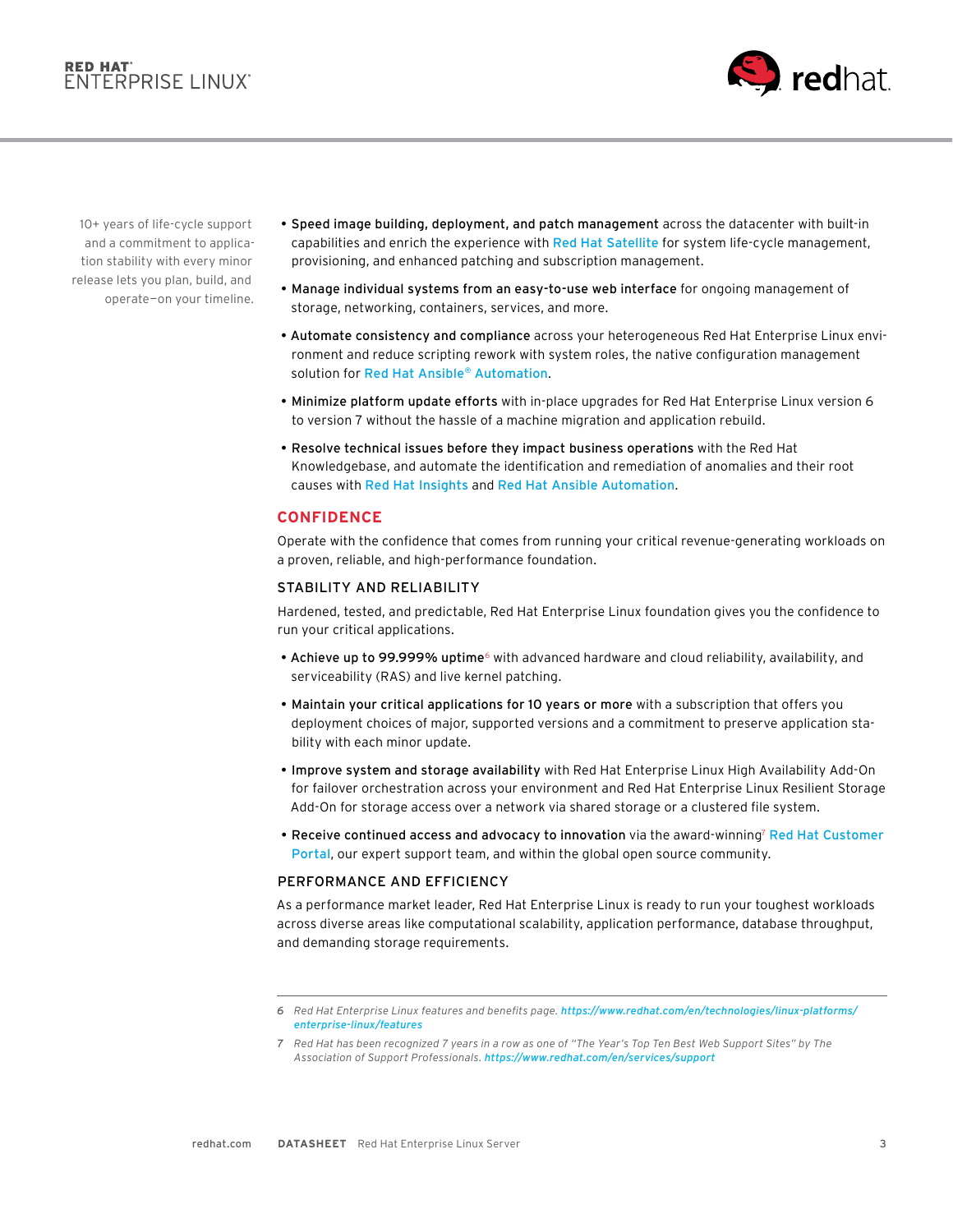

- Amp up performance with an operating system that has won 17 world records, in combination with our partners, for workloads that include technical computing, big data analytics, enterprise Java<sup>™</sup> applications, and enterprise resource planning (ERP)<sup>8</sup>.
- Optimize performance and simplify scalability with independent software vendor (ISV)- and Red Hat-built application performance tuning profiles and ongoing centralized monitoring and trending with performance copilot.
- Decrease storage costs and enhance data access with the advanced compression and data deduplication capabilities of virtual data optimizer and node version manager express over fabric (NVMe-oF) protocols.
- Receive continual performance improvements with each release of Red Hat Enterprise Linux that delivers incremental kernel updates for faster boot times and optimized high-performance computing.

#### **FREEDOM TO INNOVATE**

With Red Hat Enterprise Linux, you can develop, deploy, and maintain your applications with your developer tools—on the infrastructure of your choice. With thousands of certified hardware, software, and cloud providers, Red Hat Enterprise Linux is your consistent foundation for innovation, offering the latest stable development tools, container technologies, hardware, and cloud advancements, as well as support for the broader Red Hat portfolio.

#### APPLICATION EXPERIENCE

Red Hat Enterprise Linux resolves the tension between development agility and production stability for modern, cloud-native enterprise applications.

- Accelerate development of modern applications with access to curated, tested, and supported modern languages (e.g., Python, .NET Core, Node.js), databases (e.g., MariaDB, MongoDB), and developer tools (e.g., GCC, GDB) through [Red Hat Software Collections](http://access.redhat.com/support/policy/updates/rhscl) and [Red Hat Developer](http://developers.redhat.com/products/developertoolset/overview/)  [Toolset](http://developers.redhat.com/products/developertoolset/overview/). We also offer a no-cost [developer subscription](https://developers.redhat.com/products/rhel/download/) for Red Hat Enterprise Linux.
- Deliver applications to market faster with Linux containers that combine consistent application packaging and portability with secure multitenancy. Access hundreds of certified containerized applications via the [Red Hat Container Catalog](http://access.redhat.com/containers/#/product/RedHatEnterpriseLinux).

#### MULTIPLATFORM SUPPORT

Red Hat Enterprise Linux gives you the freedom to design and build infrastructure and applications based on your business needs, independent of underlying hardware or cloud architectures.

- Choose the architecture that supports your business initiatives, including support and availability across x86\_64, IBM® Power®, IBM z Systems, and 64-bit ARM.
- Support your virtualization strategy, including hosts and guests on Red Hat Virtualization, VMware, or Microsoft Hyper-V.
- Modernize applications via a container strategy with Red Hat Enterprise Linux as both the host operating system and the container image. Run and manage Linux containers and use container images to build applications and services.

*<sup>8</sup> Intel, "World Record Benchmark Performance," July 2017. [http://www.intel.com/content/www/us/en/benchmarks/](http://www.intel.com/content/www/us/en/benchmarks/server/xeon-scalable/xeon-platinum-world-record.html) [server/xeon-scalable/xeon-platinum-world-record.html](http://www.intel.com/content/www/us/en/benchmarks/server/xeon-scalable/xeon-platinum-world-record.html)*